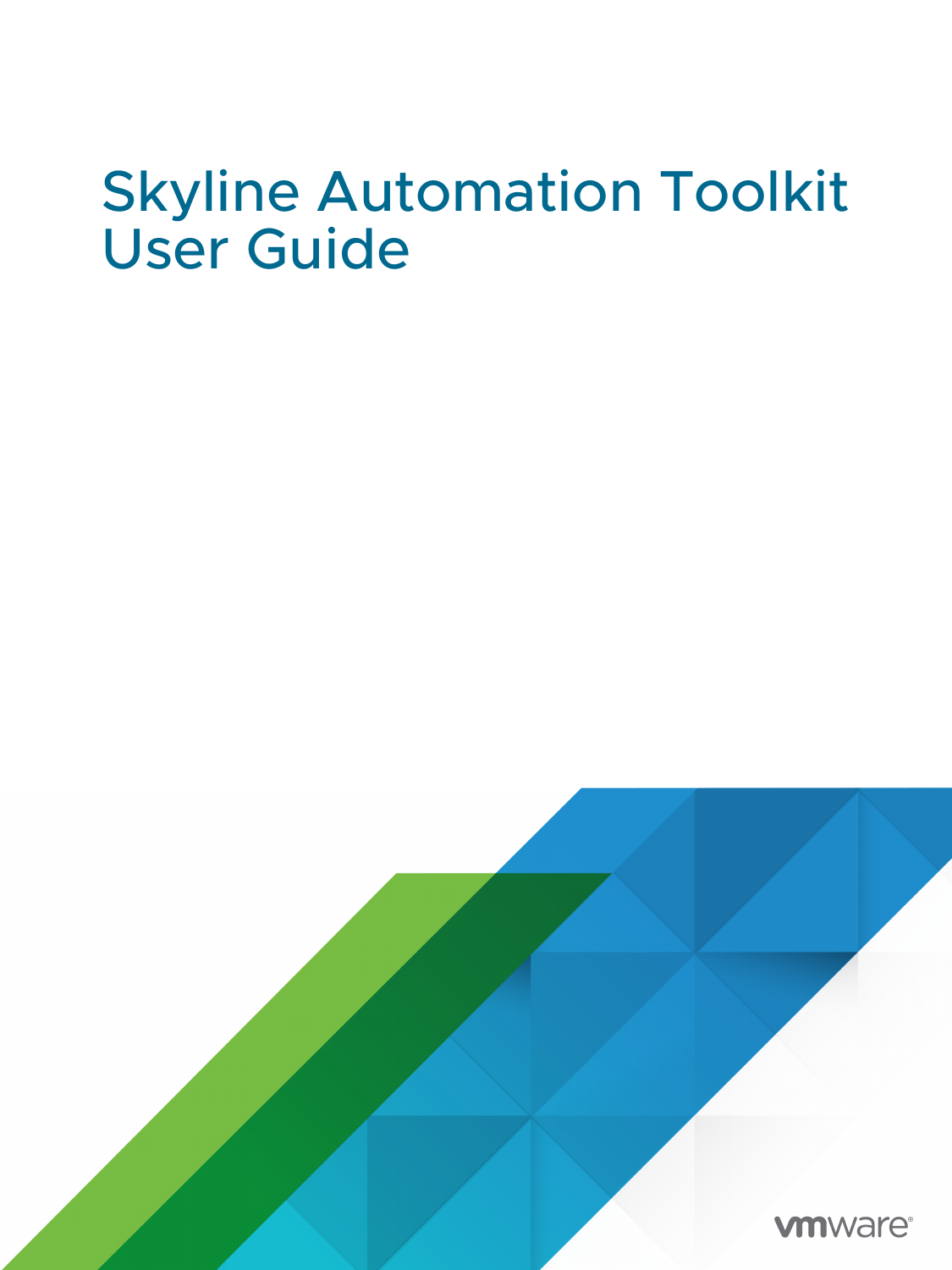You can find the most up-to-date technical documentation on the VMware website at:

<https://docs.vmware.com/>

**VMware, Inc.** 3401 Hillview Ave. Palo Alto, CA 94304 www.vmware.com

Copyright  $^\copyright$  2022 VMware, Inc. All rights reserved. [Copyright and trademark information.](https://docs.vmware.com/copyright-trademark.html)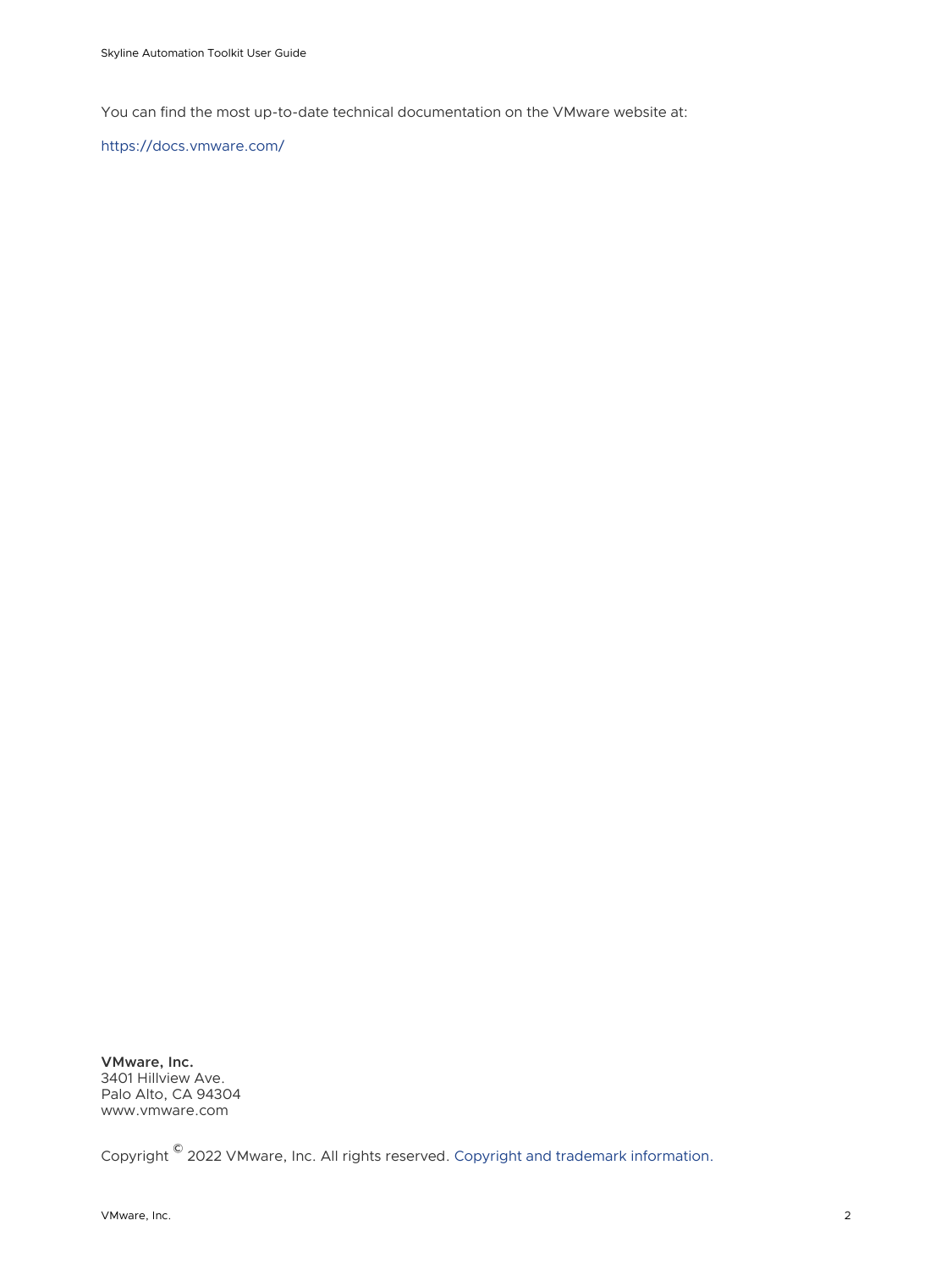### **Contents**

- [Introduction to Skyline Automation Toolkit](#page-3-0) 4
- [Packages](#page-4-0) 5
- [Installation](#page-5-0) 6
- [Configuration](#page-6-0) 7
- [How to Use Packages](#page-7-0) 8
- [FAQ](#page-12-0) 13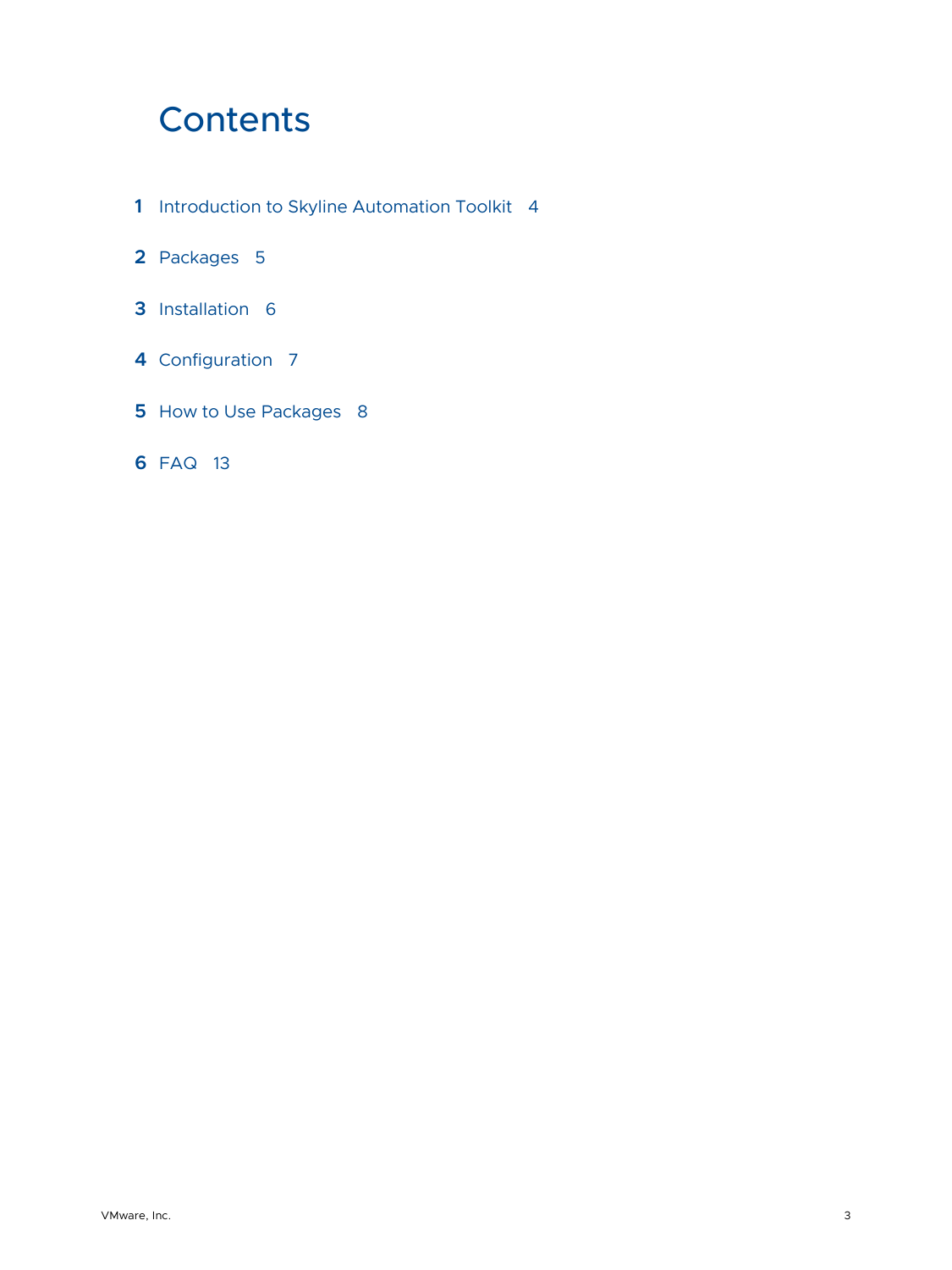# <span id="page-3-0"></span>Introduction to Skyline Automation Toolkit 1

The Skyline Automation Toolkit is designed to save valuable time in remediating potential issues surfaced by Skyline Advisor to ensure stability, security and productivity. The Toolkit allows cloud admins and SREs to automate Skyline Advisor's Proactive Intelligence with their own tools and processes. It automates two main Skyline functions:

- 1 Remediation of Skyline's Proactive Findings
- 2 Install & configuration of the Skyline Collector with VMware product endpoints

The Toolkit leverages VMware Powershell modules to update and configure VMware infrastructure. VMware engineers build and test the Skyline Automaton Toolkit, however we recommended testing in a development environment before using in production. The Skyline Automation Toolkit is a VMware Fling. VMware Flings is a program in the Office of the CTO that enables anyone at VMware to release off-roadmap, experimental tools directly to customers via the Flings site. While Flings are not officially supported and should not be used in a production environment, Fling developers do appreciate feedback and requests through comments to release Fling updates.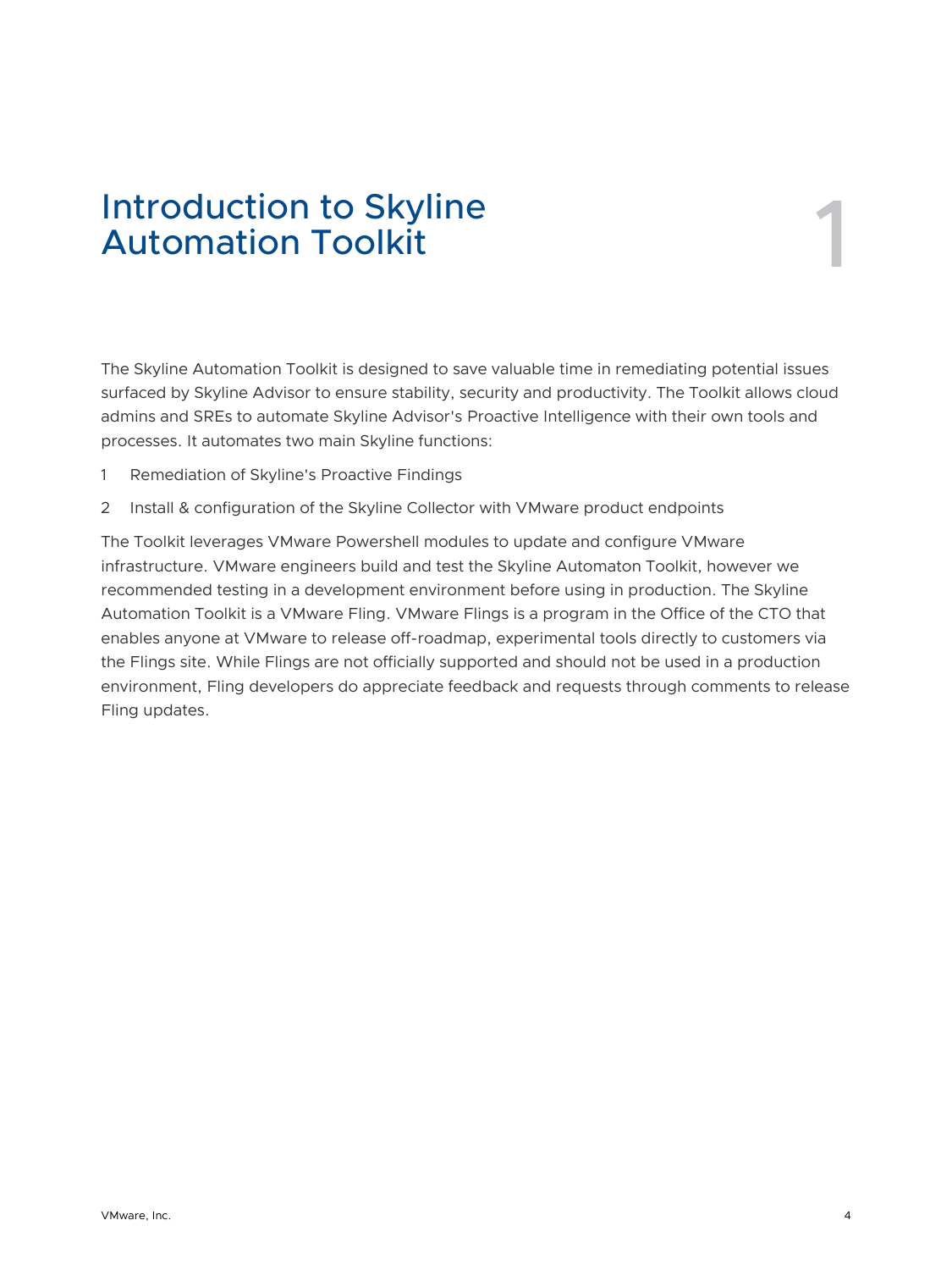# <span id="page-4-0"></span>Packages 22

- 1 **skyline-fixer** This script reviews the Skyline Advisor CSV export(s) and implements the remediation steps
- 2 **skyline-comm** This script sends Skyline findings to slack, jira, pagerduty, and other management/reporting services
- 3 **skyline-helper** This script ensures proper connection between product endpoints and the Skyline Collector
- 4 **skyline-docker** This script builds additional infrastructure to help support "Findings and Recommendations" beyond VMware suite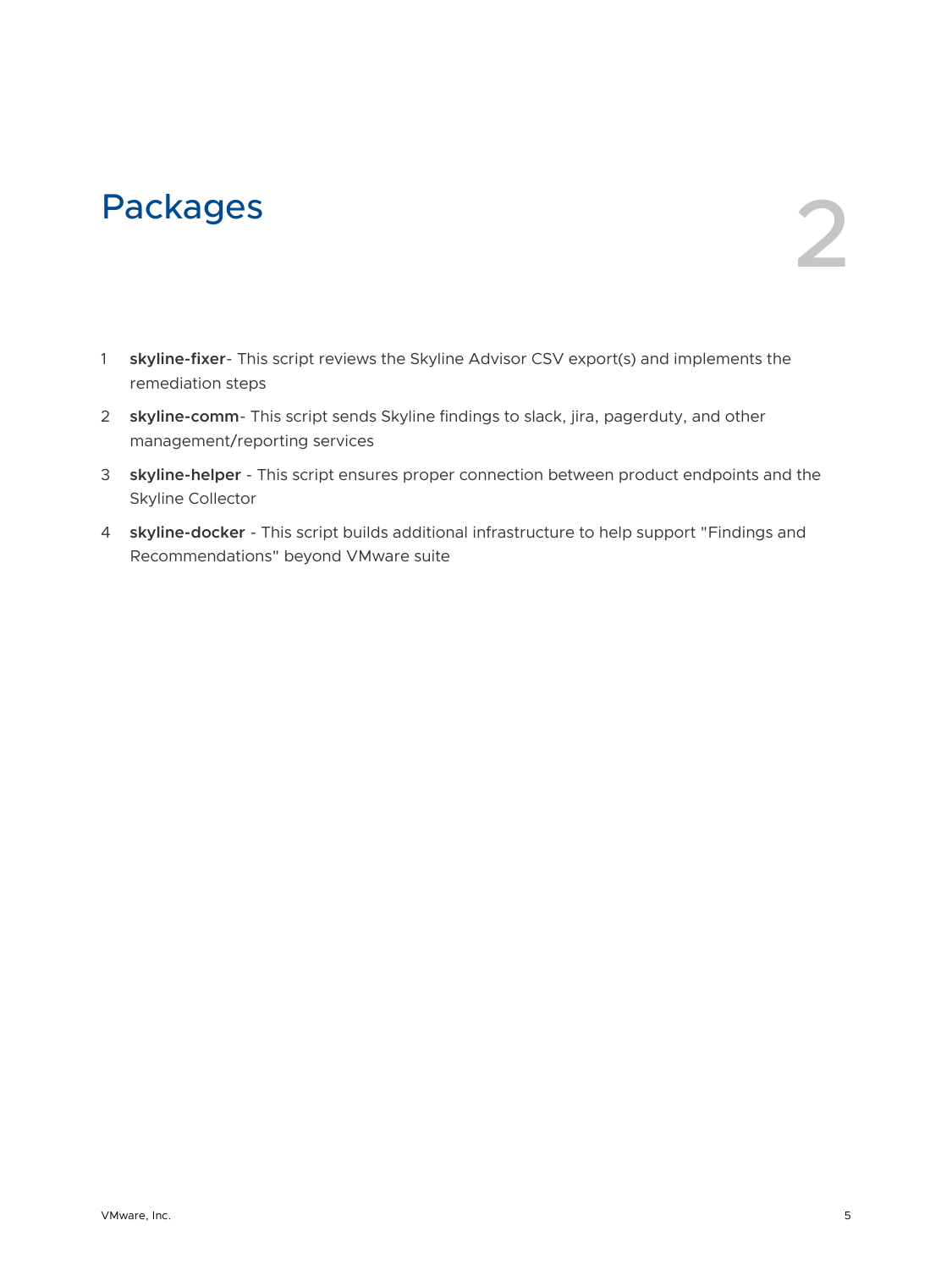# <span id="page-5-0"></span>Installation 3

#### **Pre-requisites**

In order to install Skyline Automation Toolkit, all you need are:

- 1 A Windows machine (win10 or higher)
- 2 Powershell
- 3 Disable Powershell restriction
	- a "**set-executionpolicy unrestricted**"

#### **Installation**

- 1 open up Powershell as administrator
- 2 run "**install-module SkylineAutomationToolkit**"

In order for Skyline Automation Toolkit to work with vSphere, vROPS, and NSX, a prep script needs to be run to install additional modules.

NOTE: I have added "skyline-helper prep-all" to do item 1-3 in one command.

NOTE: I have also added a check for each. If already installed, the command is ignored.

- 1 install powercli
	- a "**skyline-helper powercli-prep**"
- 2 install vROPS plugin
	- a "**skyline-helper nsx-prep**"
- 3 install NSX plugin
	- a "**skyline-helper vrops-prep**"
- 4 install skyline-prep
	- a "**skyline-helper skyline-prep**"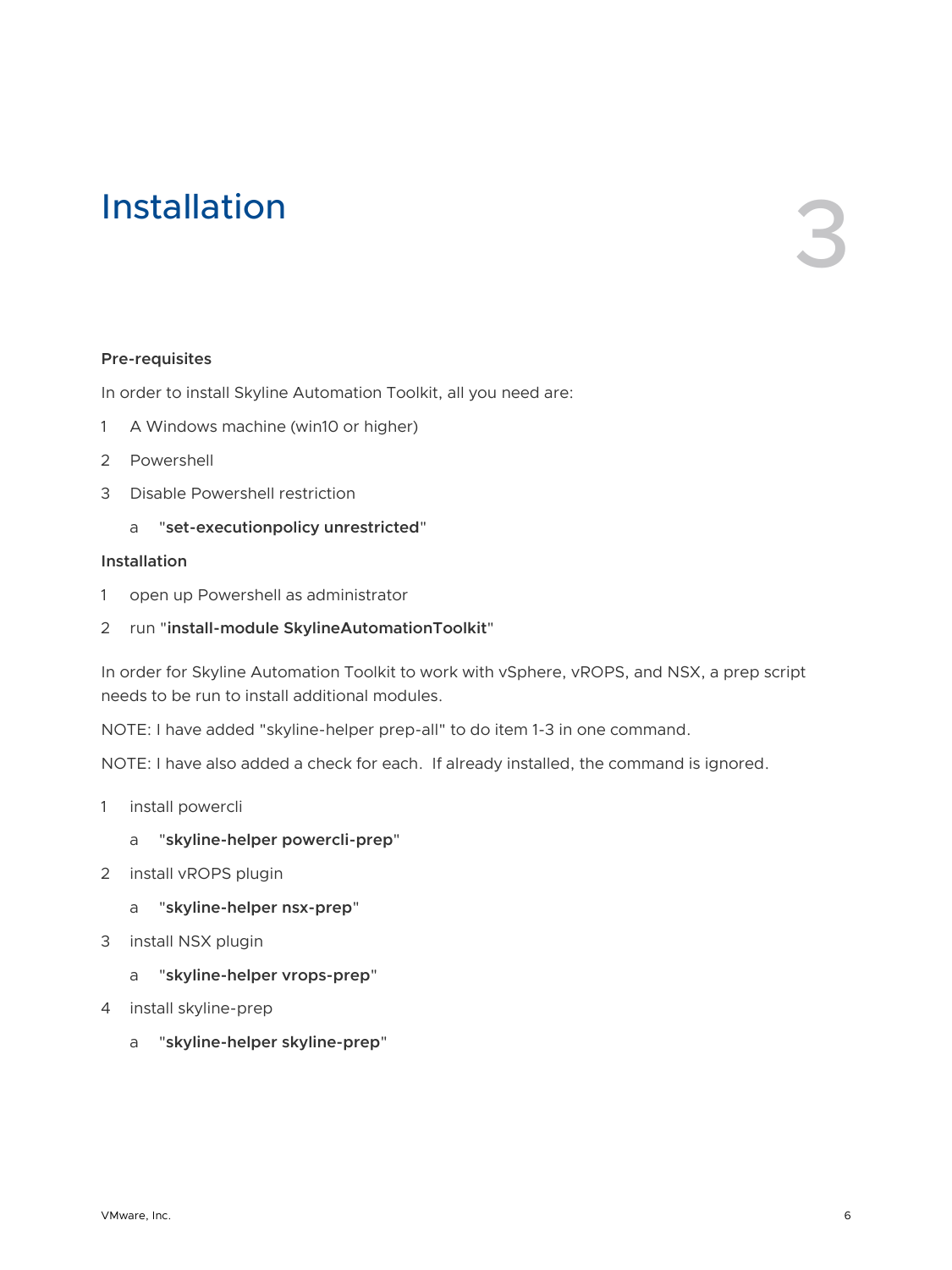## <span id="page-6-0"></span>**Configuration**



Every installation requires custom attributes based on customers' environment. These can be the following examples (network: ntp, dns, IPs; vSphere: cluster, datastore). A configuration file is created called c:\skyline\SkylineUtils-config.ps1 to hold these attributes. Every time a SkylineAutomationToolkit script runs, this file will be use to gather all needed configuration.

Here are some sample commands that uses this custom configurations:

- <sup>n</sup> **skyline-fixer CSV Findings-xxxx.csv**
	- <https://kb.vmware.com/s/article/1003736>
	- <https://kb.vmware.com/s/article/2003322>
- <sup>n</sup> **skyline-helper ova-prep**
- **n** skyline-comm prep
- <sup>n</sup> **skyline-comm get-findings**
- <sup>n</sup> **skyline-docker docker-prep**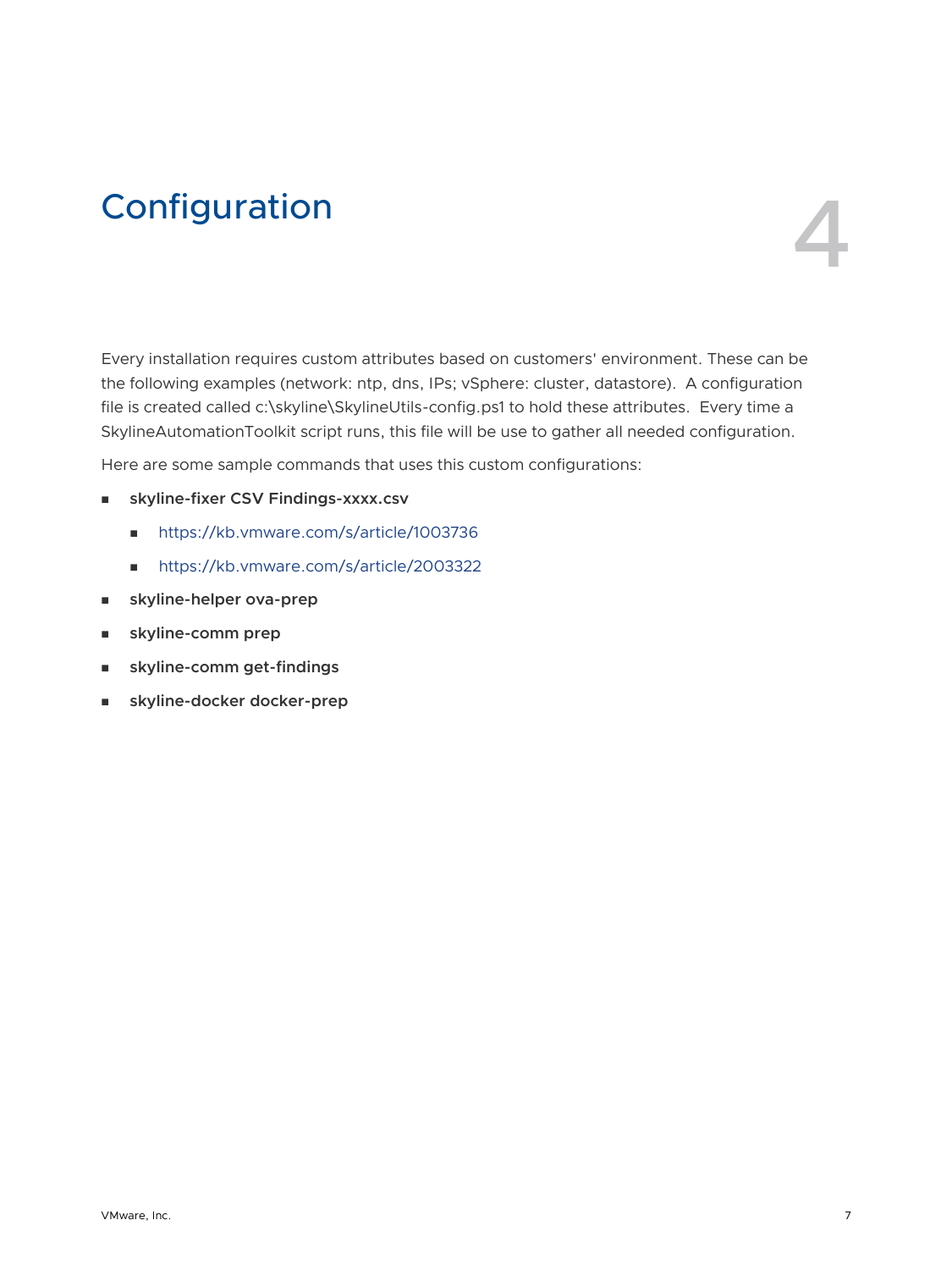## <span id="page-7-0"></span>How to Use Packages 5

#### **skyline-fixer**

The goal of skyline-fixer is just to fix customers' environment based on Skyline Findings CSV export. It serves no other purpose. There are hundreds of findings inside Skyline and more are added. SkylineAutomationToolkit does not provide solutions for all findings. In order to identify which findings it supports, you will need to run "skyline-fixer kblist". More findings will be added when newer Skyline.Automation.Toolkit is release.

- 1 check to see which KBs have been added to skyline-fixer
	- a "**skyline-fixer kblist**"
- 2 impliment fixes
	- a "**skyline-fixer csv Finding.csv**"

#### **skyline-helper**

Skyline-helper looks at the settings at the endpoints to make sure all permissions and role are set. This helps identify why there is a connection issue from the endpoints to the Skyline Collector. It will help fix the problem when needed. Here are the sections of skyline-helper:

- 1 client arg
- 2 vCenter arg
- 3 ESX arg
- 4 Skyline arg
- 5 NSX arg
- 6 vROPS arg
- 1 **client arg**
	- a In order to use Skyline.Automation.Toolkit, customers will need to have VMware.PowerCLI. Customers don't need to have VMware.PowerCLI installed ahead of time. This script will help install VMware.PowerCLI if not installed already.
		- 1 install VMware.powercli
			- a "skyline-helper powercli-prep"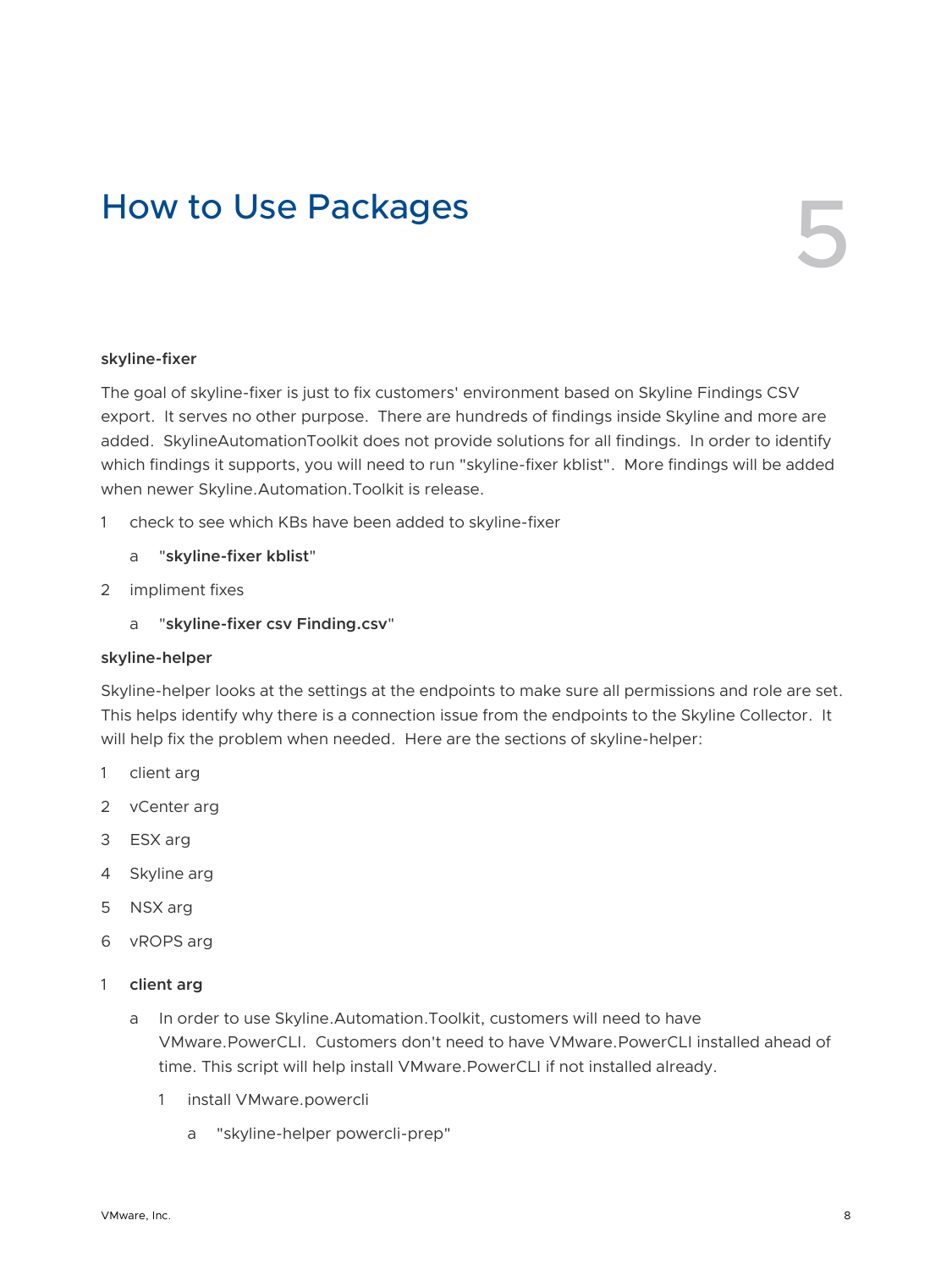#### 2 **vCenter arg**

- a Skyline-helper will check to ensure roles matches "https://kb.vmware.com/s/article/ 59661". It will check and fix if needed."skyline-helper create-role VCENTER ROLENAME"
	- 1 NOTE: VCENTER can be FQDN or IP
	- 2 NOTE: ROLENAME could be "skyline"
- b "skyline-helper check-role VCENTER ROLENAME"
- c "skyline-helper add-2-role VCENTER ACCOUNT ROLENAME"
- d "skyline-helper check-account ACCOUNT"

#### 3 **ESX arg**

- a For some fixes, SSH needs to be enabled on ESX. This portion of the script will help start and stop ssh for the fixes to occur.
	- 1 "skyline-helper start-ssh"
	- 2 "skyline-helper stop-ssh"

#### 4 **Skyline arg**

- a Skyline-helper performs several tasks for Skyline. If customer does not have Skyline Collector deployed yet, they can:
	- 1 download the collector ova
	- 2 placed in c:\skyline
	- 3 set variables in c:\skyline\SkylineUtils-config.ps1
		- a "skyline-helper ova-prep"
		- b "skyline-helper ova-deploy"
- b When Skyline Collector has been installed, customers can check to see if they are running the latest and great.
	- 1 "skyline-helper check-update COLLECTOR"
	- 2 "skyline-helper install-update COLLECTOR"
	- 3 "skyline-helper check-version COLLECTOR"
- c Sometimes, Skyline Collector has been turned off by accident, customers can check to see if appliance is on. If off, the script will turn on the appliance.
	- 1 "skyline-helper skyline-vm-check VCENTER COLLECTOR"
	- 2 "skyline-helper skyline-vm-turnon VCENTER COLLECTOR"
- d If not documented, the admin password for the Skyline Collector is forgotten. This script will help reset it back to default.
	- 1 "skyline-helper reset-adminpw COLLECTOR"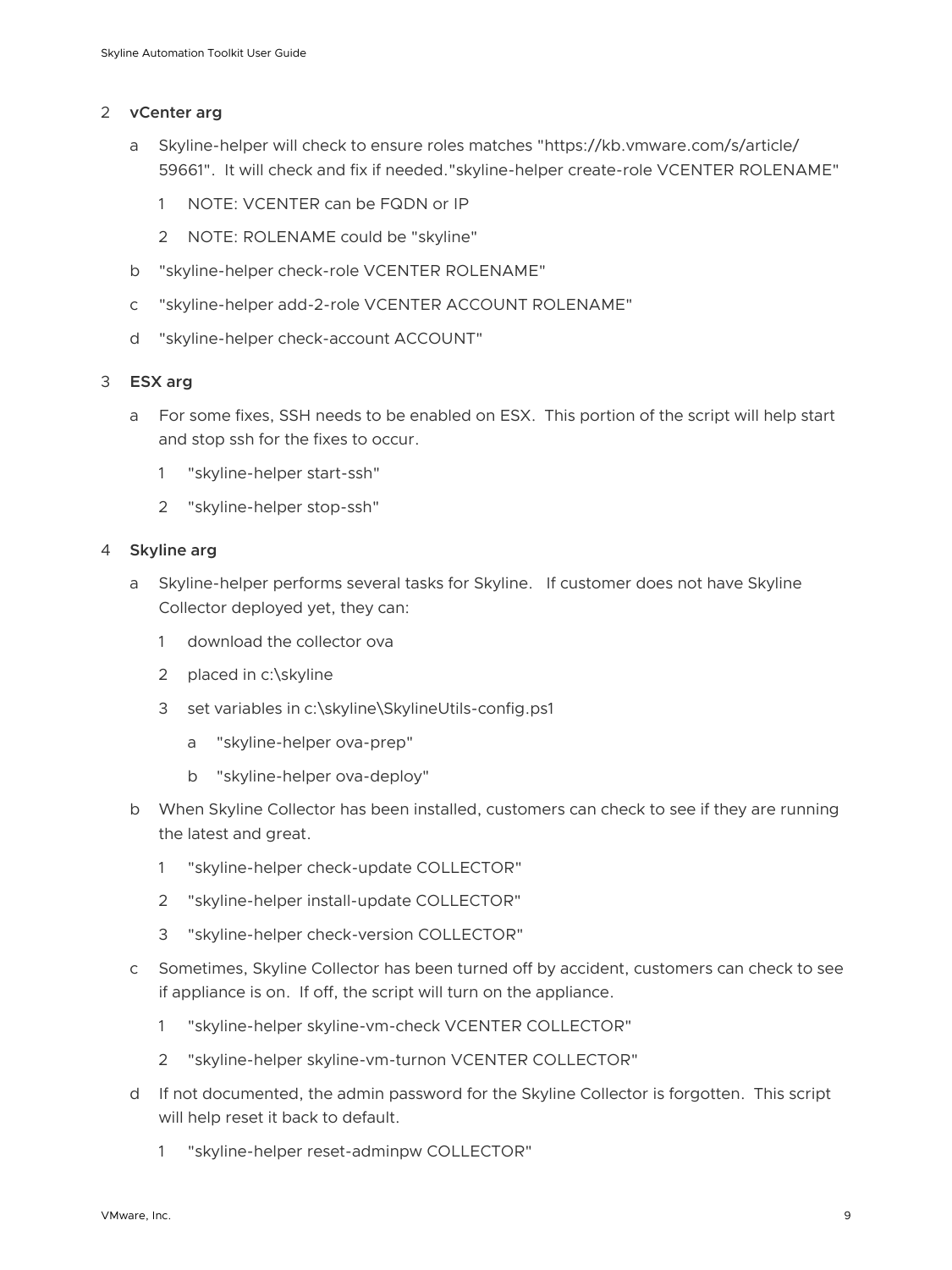- e Checking Skyline Collector configuration of the following can now be done using these commands.
	- 1 "skyline-helper check-autoupdate COLLECTOR"
	- 2 "skyline-helper check-proxy COLLECTOR"
	- 3 "skyline-helper backup-config COLLECTOR"
	- 4 "skyline-helper reset-config COLLECTOR"

#### 5 **NSX arg**

- a Skyline-Helper will help identify account settings for NSX based on [https://](https://kb.vmware.com/s/article/59661) [kb.vmware.com/s/article/59661](https://kb.vmware.com/s/article/59661).
	- 1 "skyline-helper nsx-prep"
	- 2 "skyline-helper check-nsxaccount"
	- 3 "skyline-helper add-nsxaccount" \*\*\*coming soon\*\*

#### 6 **vROPS arg**

- a Skyline-Helper will help identify account settings for vROPS based on [https://](https://kb.vmware.com/s/article/59661) [kb.vmware.com/s/article/59661](https://kb.vmware.com/s/article/59661).
	- 1 "skyline-helper vrops-prep"
	- 2 "skyline-helper check-vropsaccount"
	- 3 "skyline-helper add-vropsaccount" \*\*\*coming soon\*\*\*

#### 7 **Advisor arg**

- a Skyline-Helper will help identify account settings for VMware Cloud Services.
	- 1 "skyline-helper get-vcsusers"
	- 2 "skyline-helper remove-vcsuser NAME"
	- 3 "skyline-helper check-vcsrole NAME"
	- 4 "skyline-helper new-invitation EMAIL"
	- 5 "skyline-helper check-invitation"
	- 6 "skyline-helper remove-invitation EMAIL"

#### **skyline-docker**

Skyline-docker leverage docker container to stand up additional resources for Skyline.Automation.Toolkit to use. This script helps you install an additional PhotonOS appliance, install docker, and then deploy various containers.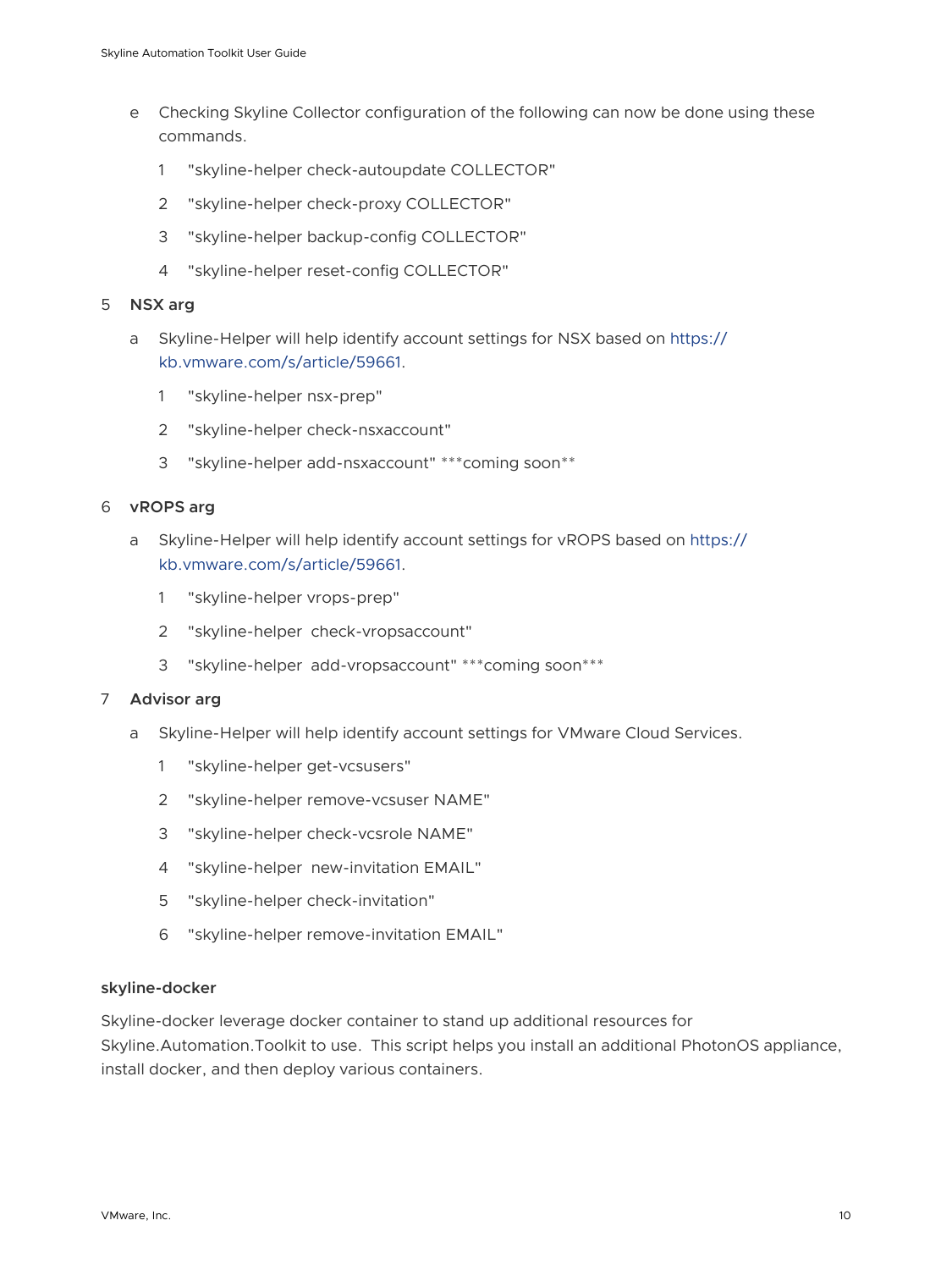Customer will need to prepare before performing the initial tasks:

- <sup>n</sup> download the PhotonOS ova (https://github.com/vmware/photon/wiki/Downloading-Photon-OS)
- placed in c:\skyline
- set variables in c:\skyline\SkylineUtils-config.ps1

This portion of the script helps deploy the OVA into customers' environment.

- 1 "skyline-docker docker-prep"
- 2 "skyline-docker docker-deploy"

Here, the script enables docker inside the OVA."

skyline-docker docker-install"

These are examples of containers that will be deployed.

- 1 "skyline-docker docker-salt"
- 2 "skyline-docker docker-sftp"

#### **skyline-comm**

Skyline-comm uses Skyline Pro Insights API and send the data to various communication suite. This automate the creation of messages and tickets to allow team members to work together on Skyline findings. In order for the script to work, you will need to set up the followings:

- **n** configure Skyline API-User role, get Skyline API Token, and create Skyline Access Token
- <sup>n</sup> add your Skyline Access Token into c:/skyline/SkylineUtils-config.ps1 (need to run "skylinecomm prep" first)
- n create slackbot for slack with desired permisions
- **n** create access token for slack, jira, pagerduty
- 1 "skyline-comm prep"
- 2 "skyline-comm get-access-token"
- 3 "skyline-comm get-findings"
	- a "skyline-comm get-findings list|longlistt send2slack|send2servicenow|send2jira|send2csv"
	- b "skyline-comm get-findings detail|longdetail FINDINGID SOURCE send2slack| send2servicenow|send2jira|send2csv"
	- c "skyline-comm get-findings top 5|10|25|50|200 send2slack|send2servicenow|send2jira| send2csv"
	- d "skyline-comm get-findings custom send2slack|send2servicenow|send2jira|send2csv"
	- e "skyline-comm get-findings detailall FILE.CSV"
	- f "skyline-comm get-findings category SECURITY|NETWORK|COMPUTE|STORAGE send2slack|send2servicenow|send2jira|send2csv"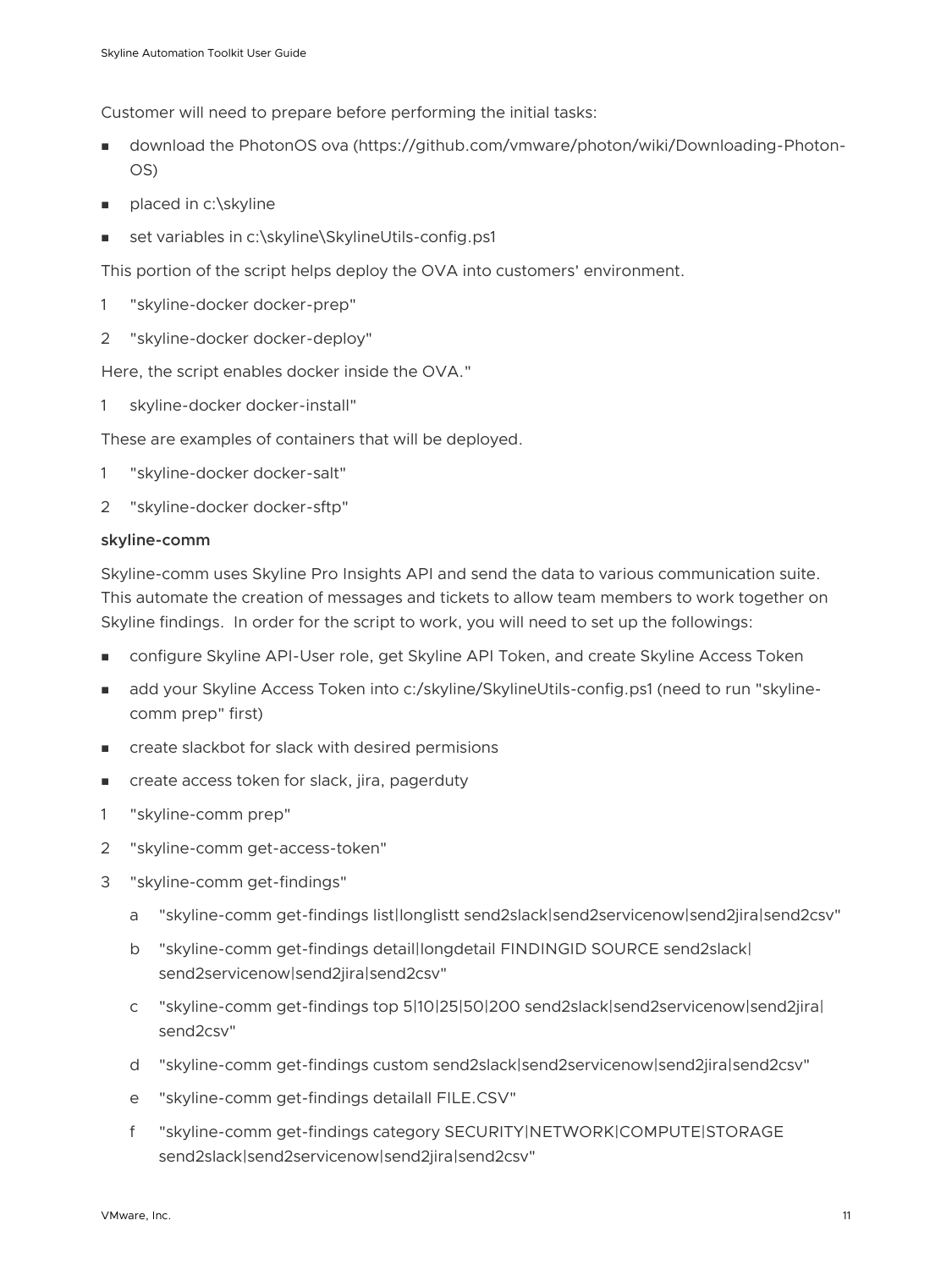- g "skyline-comm get-findings type CONFIGURATION|UPGRADE send2slack| send2servicenow|send2jira|send2csv"
- h "skylline-comm get-findings severity CRITICAL|MODERATE|TRIVIAL send2slack| send2servicenow|send2jira|send2csv"